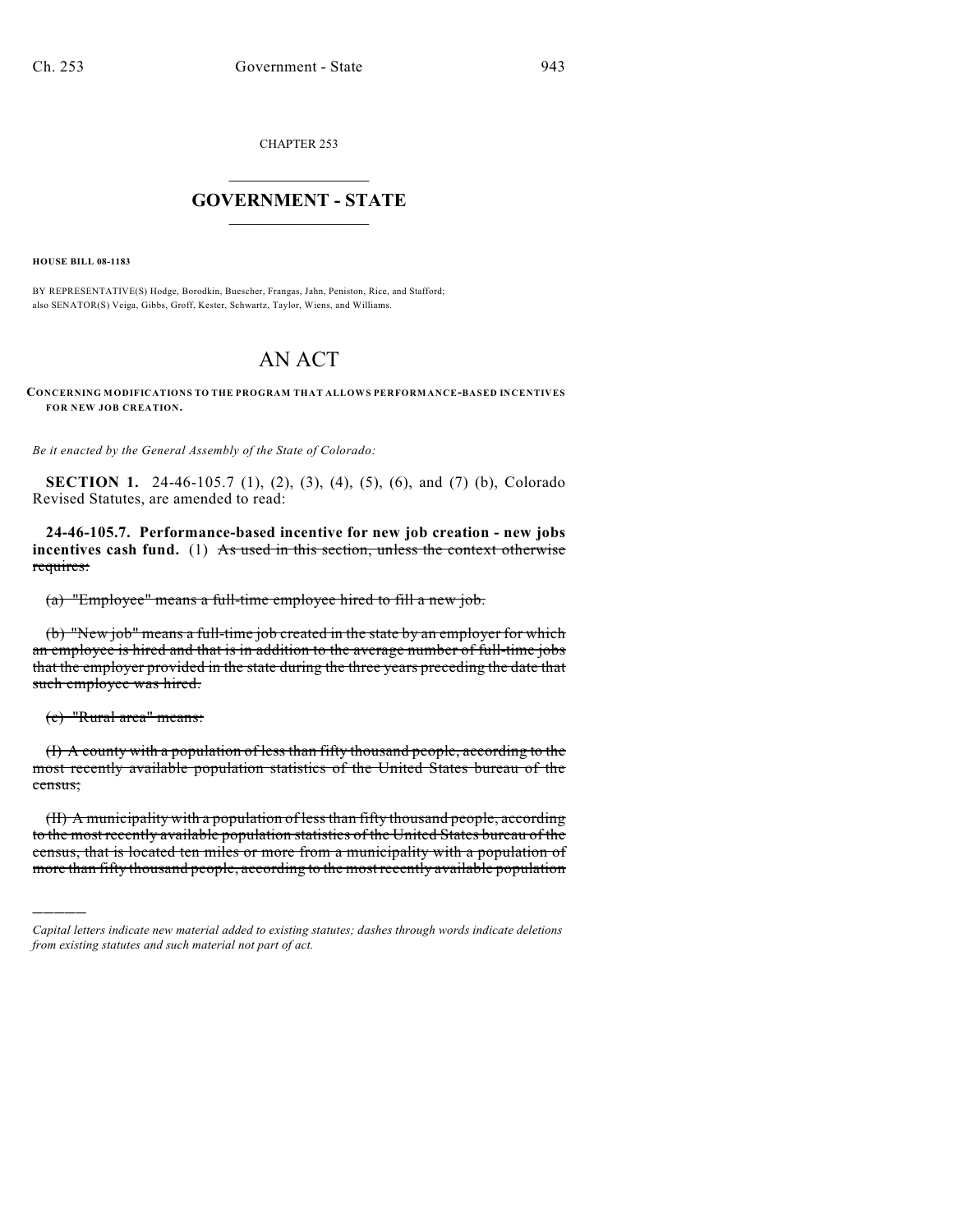statistics of the United States bureau of the census; or

(III) The unincorporated part of a county located ten miles or more from a municipality with a population of more than fifty thousand people, according to the most recently available population statistics of the United States bureau of the census.

(d) "Urban area" means:

(I) A county with a population of more than fifty thousand people, according to the most recently available population statistics of the United States bureau of the census;

(II) A municipality with a population of more than fifty thousand people, according to the most recently available population statistics of the United States bureau of the census, or a municipality with a population of less than fifty thousand people, according to the most recently available population statistics of the United States bureau of the census, that is located less than ten miles from a municipality with a population of more than fifty thousand people, according to the most recently available population statistics of the United States bureau of the census; or

(III) The unincorporated part of a county located less than ten miles from a municipality with a population of more than fifty thousand people, according to the most recently available population statistics of the United States bureau of the census.

(2) Subject to the provisions of this section, On or after January 1, 2006, but prior to January 1, 2011, any employer  $\frac{1}{2}$  a rural area that creates at least five new jobs within one month and any employer in an urban area that creates at least ten new jobs within one month by opening a new business or expanding or relocating an existing business shall be allowed to claim a performance-based incentive for every new job created so long as the employer maintains all of the new jobs for at least one year. An employer shall be allowed to include a new job in the calculation of the number of new jobs created one time. The amount of the incentive shall be as follows: THAT SATISFIES THE CRITERIA THAT THE COMMISSION HAS ESTABLISHED FOR AN EMPLOYER TO QUALIFY FOR A GRANT OR A LOAN FROM THE COMMISSION PURSUANT TO SECTION 24-46-105 (2.5) MAY BE ELIGIBLE TO RECEIVE A PERFORMANCE-BASED INCENTIVE FROM THE COMMISSION FROM THE MONEYS IN THE NEW JOBS INCENTIVES CASH FUND CREATED IN THIS SECTION.

(a) If the average wage for all new jobs created by the employer for which the performance-based incentive is claimed is one hundred ten percent or more but less than one hundred fifteen percent of the average wage in the county in which the new jobs are created, the employer shall be allowed an incentive in the amount of one thousand dollars for every new job created.

(b) If the average wage for all new jobs created by the employer for which the performance-based incentive is claimed is one hundred fifteen percent or more but less than one hundred twenty percent of the average wage in the county in which the new jobs are created, the employer shall be allowed an incentive in the amount of one thousand two hundred fifty dollars for every new job created.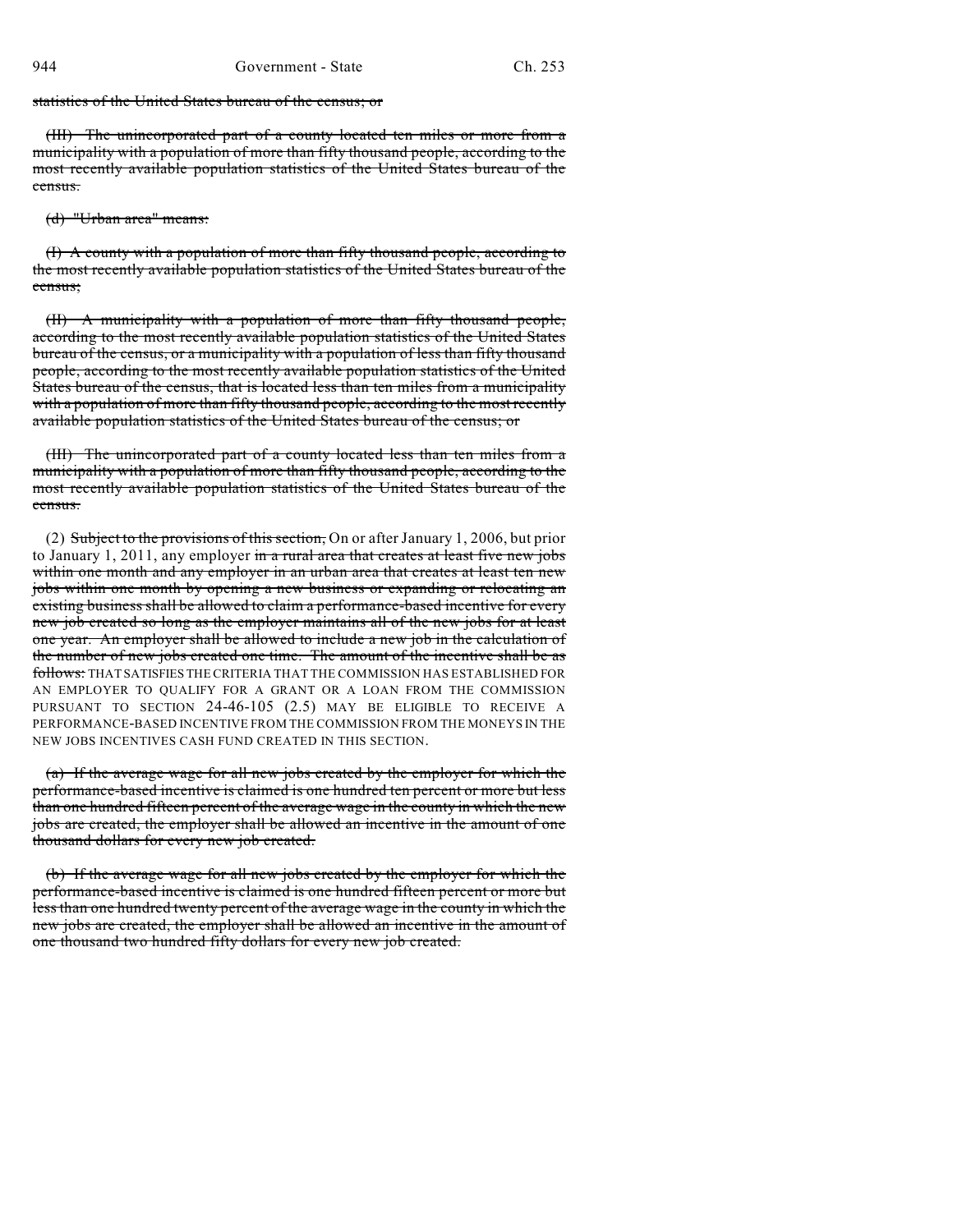(c) If the average wage for all new jobs created by the employer for which the performance-based incentive is claimed is one hundred twenty percent or more of the average wage in the county in which the new jobs are created, the employer shall be allowed an incentive in the amount of one thousand five hundred dollars for every new job created.

(3) An employer that qualifies to  $\frac{1}{\text{diam}}$  RECEIVE a performance-based incentive for new jobs created pursuant to this section and that qualifies for an income tax credit pursuant to section 39-30-105, C.R.S., shall be allowed to claim both RECEIVE the incentive allowed pursuant to this section and CLAIM the credit allowed pursuant to section 39-30-105, C.R.S.

(4) (a) In order for an employer to claim a performance-based incentive for new jobs created pursuant to this section, the employer shall submit an incentive application to the commission. The application shall be submitted on a form created by the commission and shall include the name of the employer claiming the incentive, verification of the number of new jobs that the employer created, the average wage of all new jobs that the employer created, the number of incentives claimed by the employer, the total amount of the incentives claimed by the employer, and any other information deemed necessary by the commission.

(b) The commission shall review each application submitted, determine whether the employer is eligible to receive a performance-based incentive, determine the amount of the incentive due to each employer eligible to receive an incentive, and issue the incentive payment to each employer that is eligible to receive the incentive, subject to the limitations specified in subsection (6) of this section.

(c) The commission shall develop procedures for the administration of this section, including establishing deadlines A PROCEDURE for employers to claim APPLY FOR performance-based incentives and for the commission to issue payment of the incentives. pursuant to this section. In addition, the commission shall develop procedures for any employer that claims an incentive for new jobs created pursuant to this section to determine the number of new jobs created and to verify that the average wage for the new jobs for which the incentive is claimed is the applicable percentage above the average wage in the county in which the new jobs are created, based on the most recent statistics available from the department of labor and employment.

(5) On or before March 1, 2007, and on or before March 1 of each year thereafter, the commission shall report to the business affairs and labor committee of the house of representatives and the business affairs, labor, and technology committee of the senate, or any successor committees, regarding the performance-based incentives awarded pursuant to this section. The report shall include but need not be limited to the number of employers that claimed RECEIVED the performance-based incentive pursuant to this section and the total amount of all incentives claimed RECEIVED during the most recent fiscal year for which such information is available.

(6) The total amount of performance-based incentives that the commission issues pursuant to this section in any fiscal year shall not exceed the amount appropriated to the commission to be used for the purposes of this section in the applicable fiscal